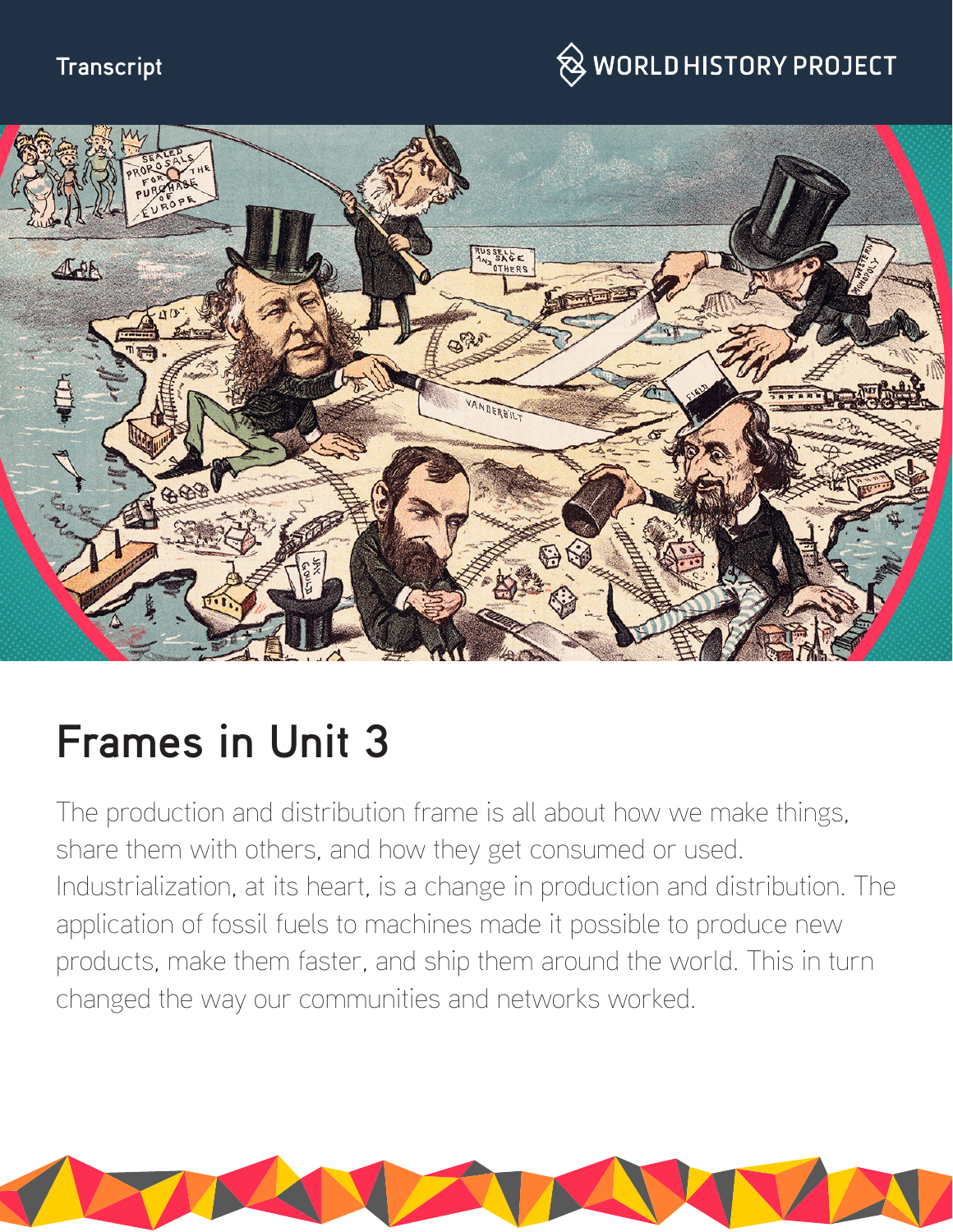

#### **00:01**

*Bob Bain, PhD, University of Michigan Three contrasting artworks depicting farmers, herders, and artisans; a drawing of women working at industrial machines*

#### **00:30**

*Art depicting different parts of food production: farming, hand-processing, working in a barn with the livestock*

#### **01:09**

*Painting depicts artisans weaving cloth on a loom*

### **01:35**

*A painting of a plantation: poor workers tend the land while wealthy men watch over*

#### **02:18**

*Painting of a factory – black and grey smoke pours from the chimneys; dirty waste water pours into the sea; painting of a machine cutting lumber* 

In 1750, most people were still farmers, herders, and artisans—people who produced food, and made things, typically with their hands. Looking back, we call their system of production and distribution "pre-industrial." This term recognizes a transformation that was about to come—the Industrial Revolution, a dramatic change in how food and goods were made and distributed.

For most people, food production in 1750 still looked a great deal like it had for thousands of years. An individual, or a family, working in a field, sowed grain or planted tubers or maybe a few vegetables; weeded them; protected them from bugs, birds, and beasts; and directed water to them. They were then harvested and processed by pounding, grinding, and cooking. Other people took care of livestock, hunted, or fished. Sometimes these food-producers worked their own land, or land that belonged to their families. Equally often, they worked land that belonged to others, like a land-owner or a noble.

A much smaller group of people were artisans. They had some expertise and some tools that allowed them to turn animal skins into clothing, mineral into iron, or trees into lumber. A much, much smaller group were wealthier. These people were merchants, nobles, or educated professionals of one sort or another. Some people could move between these groups, or live entirely outside of them, but that wasn't very common.

This isn't to say that no one had ever tried to make more goods for less money, or that production and trade hadn't changed at all for thousands of years—for example, the plantation systems of European colonies; Song dynasty porcelain in China; Roman silver mines in Iberia. These and many other earlier societies had developed new organizational techniques over several centuries to produce and distribute goods faster, better, and wider than before. But these were organizational achievements. They were improvements that used technologies that were only a little better than what came before. And they used the same energy sources: the sun, humans, animals, wind, and water.

Beginning around 1750, however, the Industrial Revolution turned this system on its head. Use of chemical energy from coal, or later oil, to do lots of automated work very fast began the transformation that would lead to fewer and fewer farmers, herders, and artisans.

**02:37** Slowly, most people became workers. They worked in gangs or shifts in factories, or on trains and steamships that transported industrial goods. Fewer people ate food they had produced themselves, buying it in a store instead. Fewer artisans existed to hand-craft special tools or products, which were instead made in stages by dozens or hundreds of people working together.

2